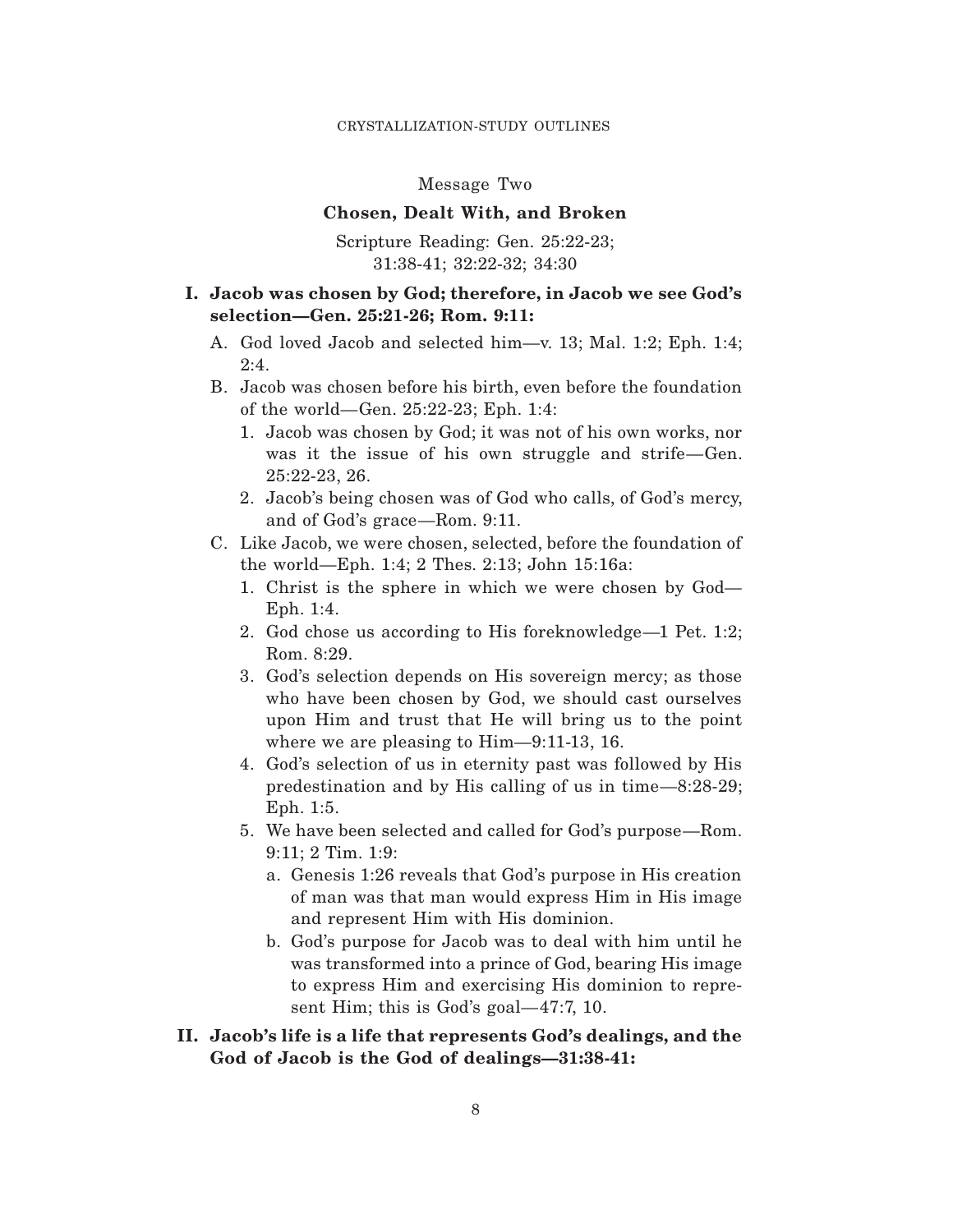#### GENESIS (3)

## Message Two (continuation)

- A. God destined Jacob to live a struggling life all his days; from his mother's womb to the end of his life, he was struggling— 25:22-26; 27:1-29, 41-46; 28:1-5; 29:1—36:43.
- B. In the life and experience of Jacob we see God's dealings— 25:19—32:21:
	- 1. God sovereignly arranged the circumstances of Jacob's life; God's sovereign hand was upon Jacob to deal with him.
	- 2. God's dealing with Jacob was not God's punishment; rather, it was for the purpose of Jacob's transformation into Israel v. 28.
	- 3. Under God's sovereignty, through the sufferings in his circumstances and through God's direct dealing, Jacob was transformed and matured so that he became Israel—35:10.
- C. Jacob's history is a picture of the discipline of the Holy Spirit— 47:9; 48:15-16a; Heb. 12:9-11:
	- 1. The discipline of the Holy Spirit refers to what the Holy Spirit is doing in our outward environment, to His arranging of all people, things, and happenings, through which we are being disciplined—Rom. 8:28.
	- 2. Through the discipline of the Holy Spirit, God completely tears down our old creation so that the element of the new creation may be built up in us.
	- 3. As our natural life is dealt with through the discipline of the Holy Spirit, Christ is constituted into us—Gal. 4:19; Eph. 3:17a.
	- 4. Everything and everyone in our environment are instruments of sovereignty used by God for our transformation— Rom. 8:28.

# **III. Genesis 32:22-32 relates a vital and crucial experience in the life of Jacob—his being broken:**

- A. The Lord wrestled with Jacob in order to expose to him how natural he was and how great his natural strength was—v. 24:
	- 1. The Lord "touched the socket of Jacob's hip at the thigh muscle" (v. 32); the touching of the socket of Jacob's hip at the thigh muscle, the strongest muscle in the body, signifies the touching of Jacob's natural life, his natural strength—v. 25.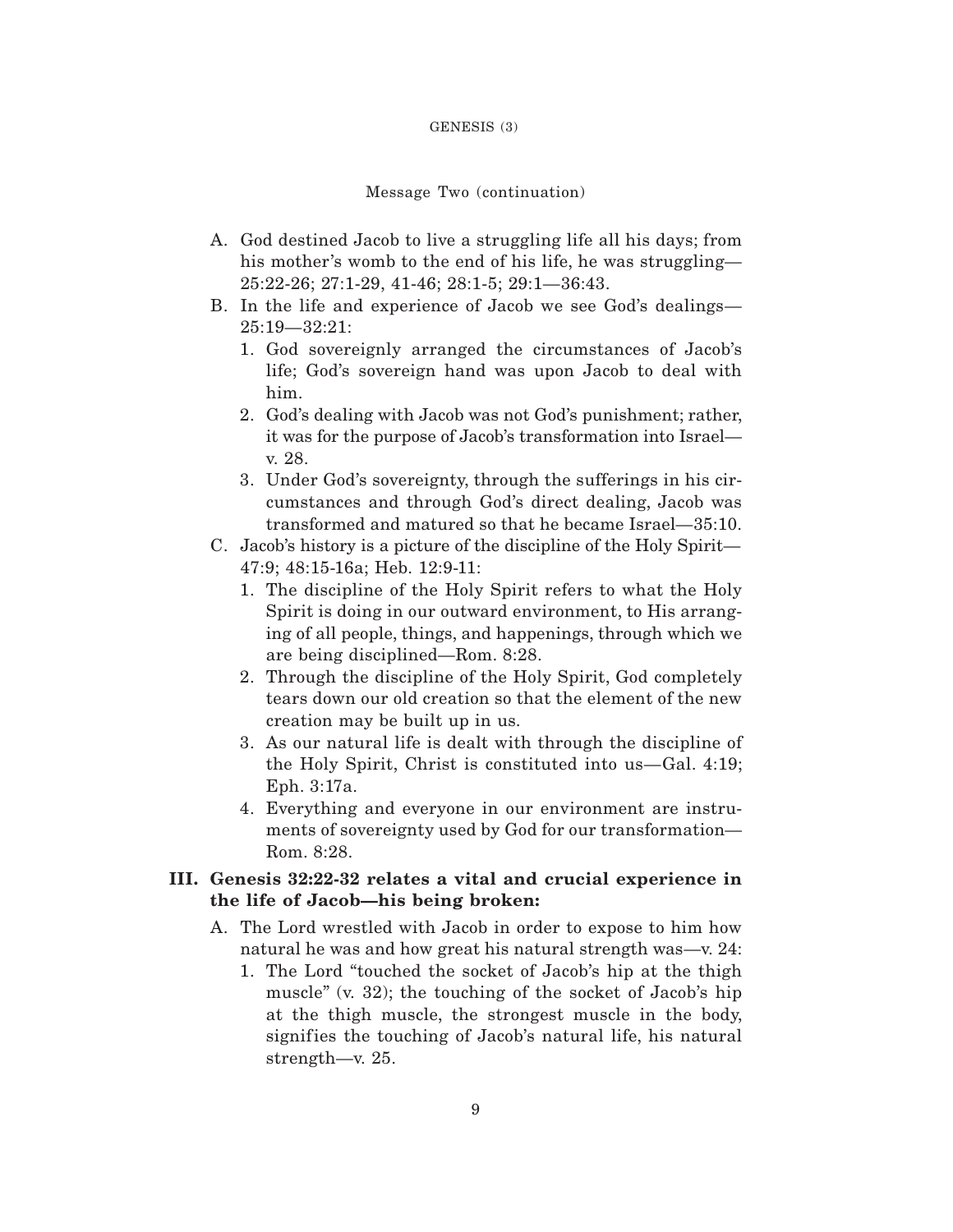Message Two (continuation)

- 2. After Jacob was broken by God, outwardly he was the same as before, but inwardly his natural life had been dealt with; it was not the outward living that was touched by the Lord but the inward, natural strength that was broken by Him— 33:1-4; 32:25, 32.
- B. Jacob's experience shows us that God has to break our natural life, that He has to touch our natural life in a drastic way—vv. 22-32:
	- 1. The way of religion is to change man's outward behavior; the way of God in His economy is to touch man's inward life in order to change his inward being—2 Cor. 4:16.
	- 2. When the Lord touches us at a certain crucial spot, we are lame and can no longer be the same in our inward being; from then on, we limp and are no longer whole—Gen. 32:25, 31.
- C. Every believer needs to experience the breaking of the outer man—Heb. 4:12:
	- 1. In order for Christ to be released from the imprisonment of the soul, our outer man must be broken—Eph. 3:16-17.
	- 2. Our outer man needs to be broken for the release of the spirit—Heb. 4:12.
	- 3. In order for there to be a pure f low of the life of God from within us, we must be broken—John 12:24-26; 19:34; 7:37-39; Exo. 17:6-7:
		- a. The operation of death within us, spoken of in 2 Corinthians 4:12, is our being broken.
		- b. The Lord needs broken vessels to be channels of living water; the more we are broken, the more the life of God will flow out of us—John  $12:24-26$ .
	- 4. Every part of our soul needs to be broken by God—Matt. 16:24-25:
		- a. For the soul to be broken does not mean that we no longer use our mind, express our emotions, or exercise our will—1 Thes. 5:23.
		- b. Our mind, emotions, and will still function, but they have been broken, that is, dealt with, subdued, and made submissive to our spirit—2 Cor. 4:16; Eph. 4:23; 2 Tim. 1:7.